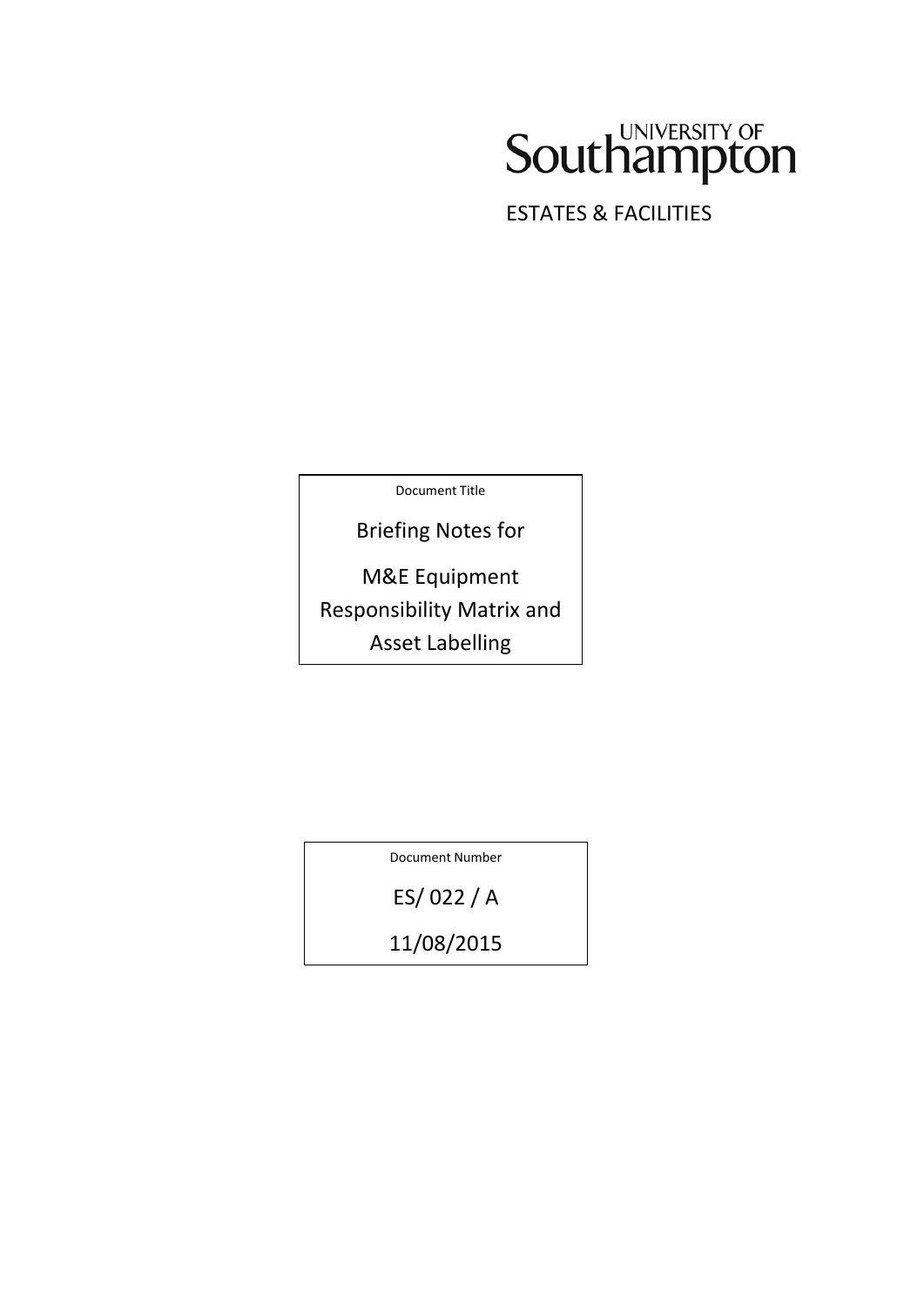#### University of Southampton Asset Reference Number [code] System

- 1 Wherever new works are completed (Capital Projects, LTM Projects, Client Projects, etc) all new key Building Services Plant will be identified by Planon Asset Reference stickers.
- 2 An important part of this exercise, that must be instigated by the appointed M&E Designer (Whether this be a Consulting Engineer or an internal Design Engineer) is to identify, for each category of equipment, which team or teams within the University will become responsible for a) operating the equipment b) maintaining the equipment and c) paying for the maintenance of the equipment. In some instances this may be a split responsiblity eg 60% of the cost may be one Department and 40% another and there may be certain aspects of the operation that are under the control of the end user - eg operating a 'boost control' where as all other aspects of operation fall under the control of the mechanical operations team. All of this information shall be agreed with all stake holders by the appointed M&E Designer and recorded in a Responsibilities Matrix using the attached template. This shall be kept up to date throughout the Project. Should it not be possible to negotiate and agree the split of responsibilities, this shall be referred to the Project Manager and failing this to the Head of Engineering Services for adjudication.
- 3 Using the above Responsibility Matrix and taking free issue from the University Planon Team a sufficient quantity of uniquely numbered Asset Stickers\*, the appointed Contractor shall then be responsibile for labeling all items of plant and equipment that will be installed as part of the Project. Each shall be assinged to an appropriate category (defined by a group, sub-group etc number) as applicable described on the attached sheets with the selected Group aligning with the team responsible for carrying out the maintenance of the equipment as identified in the Responsibility Matrix.
- 4 The appointed Contractor shall take 'free issue' from the University Planon Team receipt a standard Upload Spreadsheet (UOS\_DIT\_Assets\_Temp[late\_V3.xls).
- 5 The appointed Contractor shall complete the standard Upload Spreadsheet to incorporate each plant item that falls within each of the categories shown on the following sheets. Instructions for the completion of this upload spreadsheet are given in subsequent pages of this document.
- 6 The appointed Contractor shall affix an Asset Sticker to each of the items of plant and equipment shown on the populated upload spreadsheet using the most appropriate method (See suggestions on following sheets)
- 7 The appointed Contractor shall add the Asset Sticker number to the Upload Spreadsheet against the item concerned.
- 8 The populated spreadsheet and any of the Asset Stickers not used shall be returned to the university Estates and Facilities Planon Team.
- 9 The University Planon Team will upload the completed data from the Upload Spreadsheet to be used for Scheduled Planned Preventative Maintenance and Unscheduled and Maintenance Repair on the installed equipment.
- \* Example of Asset Stickers with unique number or 'code':

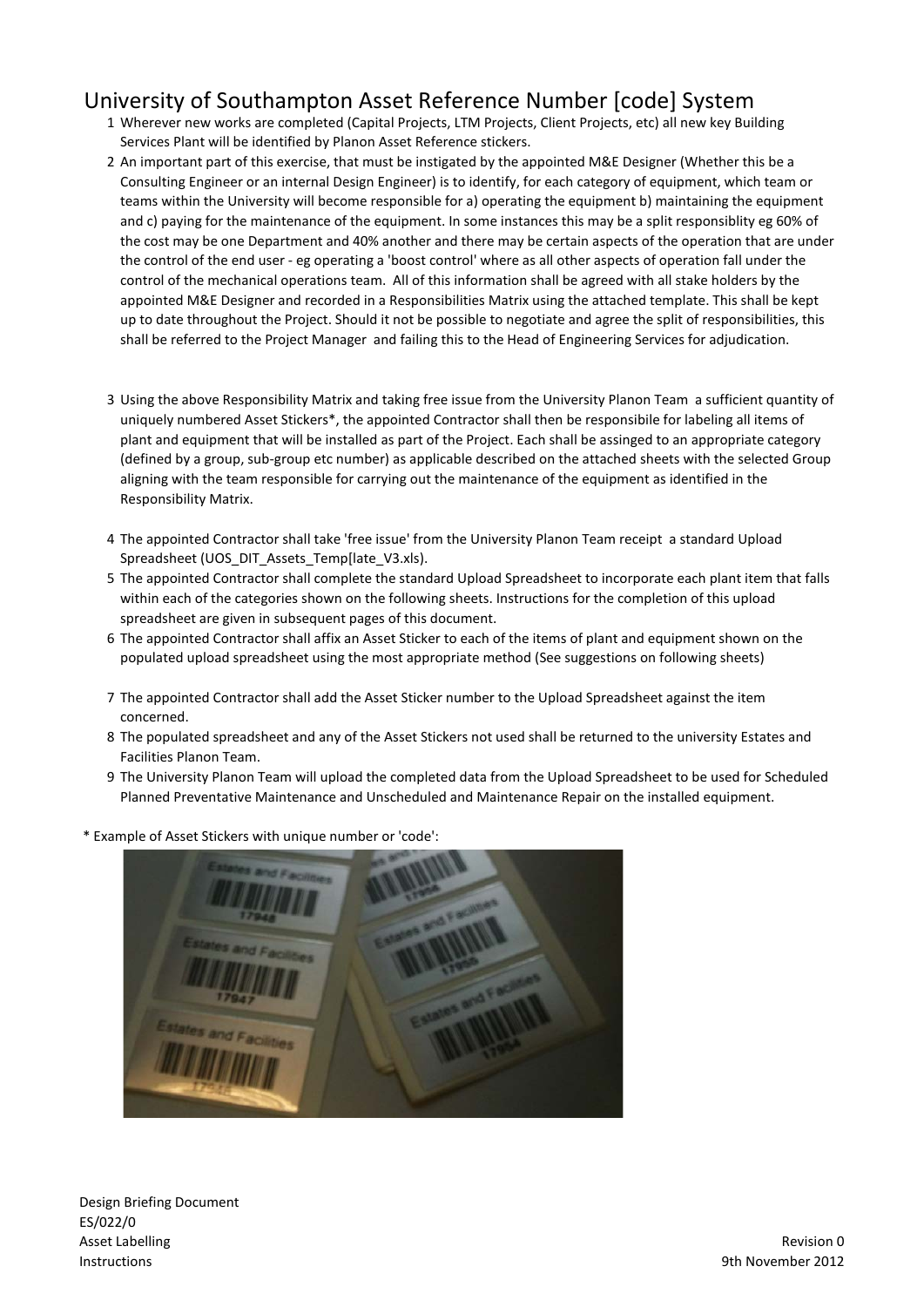## Schedule of Responsibilities Related to E&F Maintained Plant

#### Date:

### Revision: 0

| <b>E&amp;F</b> Asset Group | <b>Building/Room (as</b><br>defined in Planon)         | <b>Description of Type of Equipment</b>               | Team(s) responsible for<br>Operation                                                                                                                          | Team(s) Responsible for Carrying Team(s) Responsible for Paying<br><b>Out Maintenance</b> | for Mainteannce            | <b>Notes</b> |
|----------------------------|--------------------------------------------------------|-------------------------------------------------------|---------------------------------------------------------------------------------------------------------------------------------------------------------------|-------------------------------------------------------------------------------------------|----------------------------|--------------|
| <b>EXAMPLES</b>            |                                                        |                                                       |                                                                                                                                                               |                                                                                           |                            |              |
| 04.04                      | <b>Building 25, Rooms</b><br>3004, 3037, 4017,<br>4034 | Heat pump DX unit for heating and cooling<br>of rooms | iSolutions team via wall<br>mounted controller contained<br>in key accessible box.<br><b>iSolutions and Air</b><br><b>Condiitioning Teams to hold</b><br>keys | o4 - Air conditioning Team                                                                | 50% iSolutions and 50% E&F |              |
|                            |                                                        |                                                       |                                                                                                                                                               |                                                                                           |                            |              |
|                            |                                                        |                                                       |                                                                                                                                                               |                                                                                           |                            |              |
|                            |                                                        |                                                       |                                                                                                                                                               |                                                                                           |                            |              |
|                            |                                                        |                                                       |                                                                                                                                                               |                                                                                           |                            |              |
|                            |                                                        |                                                       |                                                                                                                                                               |                                                                                           |                            |              |
|                            |                                                        |                                                       |                                                                                                                                                               |                                                                                           |                            |              |
|                            |                                                        |                                                       |                                                                                                                                                               |                                                                                           |                            |              |
|                            |                                                        |                                                       |                                                                                                                                                               |                                                                                           |                            |              |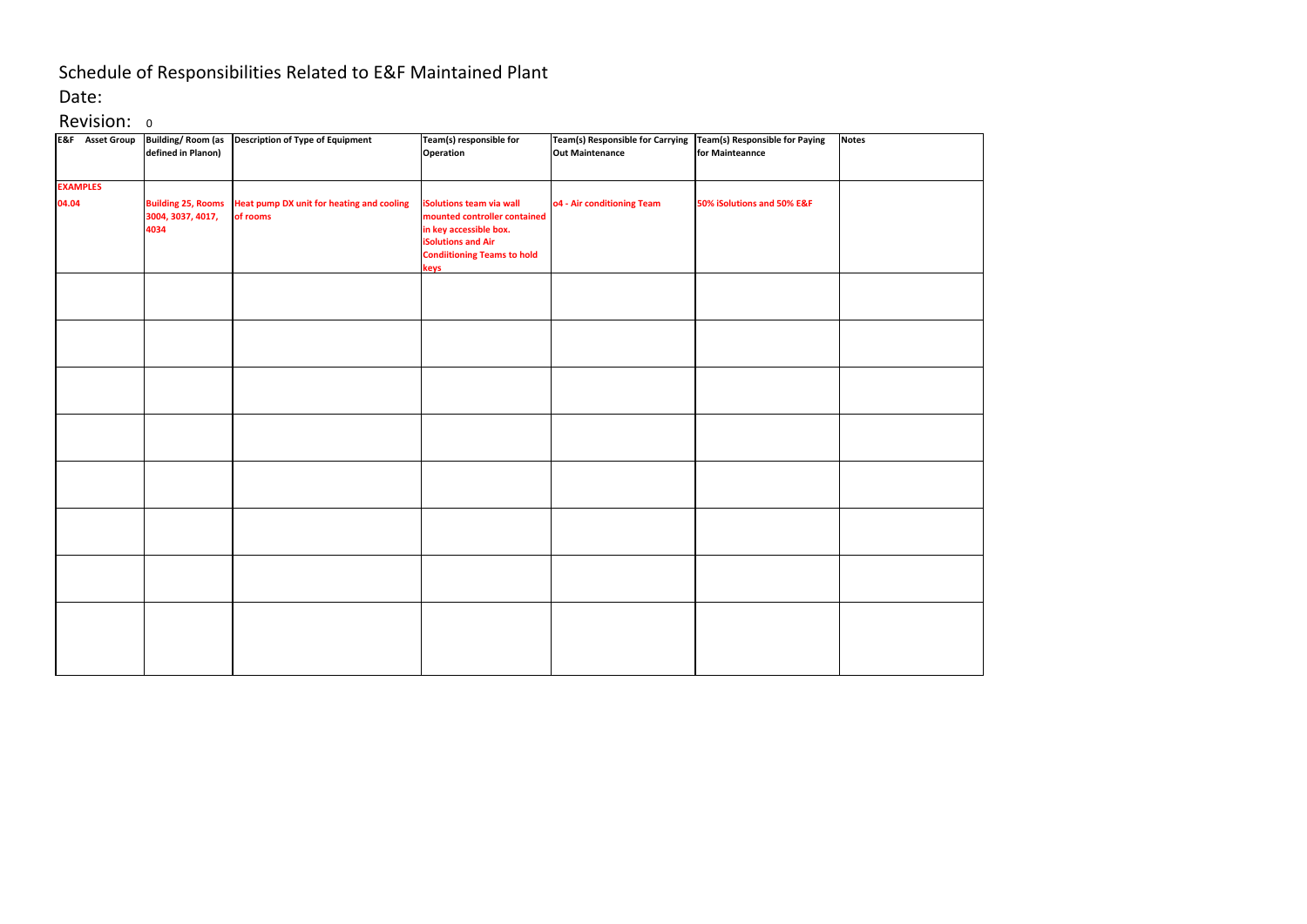#### Completing the Upload Spreadsheet

- 1 The Upload Spreadsheet is Excel Document UOS\_DIT\_Assets\_Template\_V2.xls
- 2 Each item of equipment that falls into one of the categories identified in the following worksheets shall be identified on the Upload Spreadsheet
- 3 The Upload spreadsheet format shall NOT be altered in any way as this may cause the upload into the Planon system to fail.
- 4 Only the first two worksheets in the Upload Spreadsheet need to be completed, ie the worksheet titled 'Assets' and the worksheet titled 'Asset Locations'

|                |                  | F                                             | F                                          | G                          | H                    |
|----------------|------------------|-----------------------------------------------|--------------------------------------------|----------------------------|----------------------|
|                | <b>MANDATORY</b> | <b>MANDATORY</b>                              | <b>MANDATORY</b>                           | <b>OPTIONAL</b>            | <b>MANDATORY</b>     |
|                | ID for Asset.    | ID of associated Asset                        | Name or Description of Asset.              | Code of Parent             | <b>Property Code</b> |
|                | String max. 15   | group.                                        | String max. 50 chars.                      | Asset.                     | Must match an        |
|                | chars.           | Must match an existing                        |                                            |                            | existing             |
|                |                  | Asset group code.                             |                                            |                            | property code        |
|                |                  |                                               |                                            |                            |                      |
| $\overline{2}$ |                  |                                               |                                            |                            |                      |
| 10             | <b>Asset No</b>  | <b>Classification Group</b>                   | <b>Asset Description</b>                   | <b>Main Asset</b>          | <b>Property</b>      |
| 11             |                  | 15176 01.01.04                                | Reheater to room 2003                      |                            | 0034                 |
| 12             |                  |                                               |                                            |                            |                      |
| 13             |                  |                                               |                                            |                            |                      |
| 14             |                  | Sample Data above.                            |                                            |                            |                      |
| 15             |                  |                                               |                                            |                            |                      |
| 16             |                  |                                               | It is important the format of the cells in |                            |                      |
| 17             |                  |                                               |                                            |                            |                      |
| 18             |                  |                                               | this spread sheet is not changed and all   |                            |                      |
| 19             |                  |                                               | mandatory fields are completed.            |                            |                      |
| 20             |                  |                                               |                                            |                            |                      |
| $14 - 4$       | <b>Assets</b>    | <b>Asset Locations</b><br><b>Asset Groups</b> | Property-(for lookup)                      | Space validation<br>Sheet1 | 用图                   |

Column D should be the asset code number printed on the sticker that is attached to the asset in question Column E should be the relevant Asset Group as identied in the remainder of this document

Column F should be a description of the particular asset - NOT a repeat of the asset category description Column G need not be completed

Column H should be the property number exactly as defined in the space sections of Planon. If this is incorrect the upload will not work

None of the remaining categories need be completed.

6 Looking at the Asset Locations worksheet:

|                | D                               | F                      |                     | F                                                                                                                                   | G                                 | н       |
|----------------|---------------------------------|------------------------|---------------------|-------------------------------------------------------------------------------------------------------------------------------------|-----------------------------------|---------|
|                | <b>MANDATORY</b>                | <b>MANDATORY</b>       |                     | <b>OPTIONAL</b>                                                                                                                     | <b>MANDATORY</b>                  |         |
|                | ID of corresponding             | Specify the            |                     | Specify the Space associated with the                                                                                               | Specify the no. of                |         |
|                | Asset                           | Property               |                     | Asset                                                                                                                               | instances of the asset            |         |
|                | Must match an                   | associated             |                     | Must match an existing Space code.                                                                                                  | existing in the Location.         |         |
|                | existing Asset code             | with the               |                     |                                                                                                                                     | Integer, for 'Unique'             |         |
|                | or one specified in             | Location               |                     | SpaceRef <code,floorref<code,property 1.<="" assets="" be="" must="" td="" this=""><td></td><td></td></code,floorref<code,property> |                                   |         |
|                | the 'Assets'                    | Must match             |                     | Ref>, PropertyRef>                                                                                                                  |                                   |         |
|                | Worksheet of this               | an existing            |                     |                                                                                                                                     |                                   |         |
|                | Spreadsheet.                    | Property               |                     |                                                                                                                                     |                                   |         |
|                |                                 | code.                  |                     |                                                                                                                                     |                                   |         |
| $\overline{2}$ |                                 |                        |                     |                                                                                                                                     |                                   |         |
| 10             | <b>Asset No</b>                 | <b>Property</b>        |                     | <b>Space</b>                                                                                                                        | <b>Quantity</b>                   |         |
| 11             | 15176 0034                      |                        |                     | 1003,<1.0034>,0034                                                                                                                  |                                   |         |
| 12             |                                 |                        |                     |                                                                                                                                     |                                   |         |
| 13             |                                 |                        |                     |                                                                                                                                     |                                   |         |
| 14             |                                 |                        |                     |                                                                                                                                     |                                   |         |
| 15             |                                 |                        |                     |                                                                                                                                     |                                   |         |
| 16             | Copy from                       | Space                  | number 1003         | Floor 1 in                                                                                                                          | Building 0034                     | Always  |
| 17             |                                 |                        |                     | building 0034                                                                                                                       |                                   |         |
| 18             | <b>Asset sheet</b>              |                        |                     |                                                                                                                                     |                                   | enter 1 |
| 19             |                                 |                        |                     | Space number format example                                                                                                         |                                   |         |
| 20             |                                 |                        |                     |                                                                                                                                     |                                   |         |
|                | $\blacktriangleright$<br>Assets | <b>Asset Locations</b> | <b>Asset Groups</b> | Property-(for_lookup)                                                                                                               | Space validation<br>Sheet1 $  $ 4 |         |

Column D should be a direct copy of column A on the Assets Worksheet

Column E should be a direct copy of column H on the Assets Worksheet

Column F should be the room number exactly as defined in the space sections of Planon followed by symbols ,< followed by floor number as defined in the space sections of Planon followed by symbol , followed by property number as defined in the space sections of Planon followed by symbols >, followed by property number as defined in the space sections of Planon. If not completed in this exact format the upload will not work.

Design Briefing Document ES/022/0 Asset Labelling Upload Intructions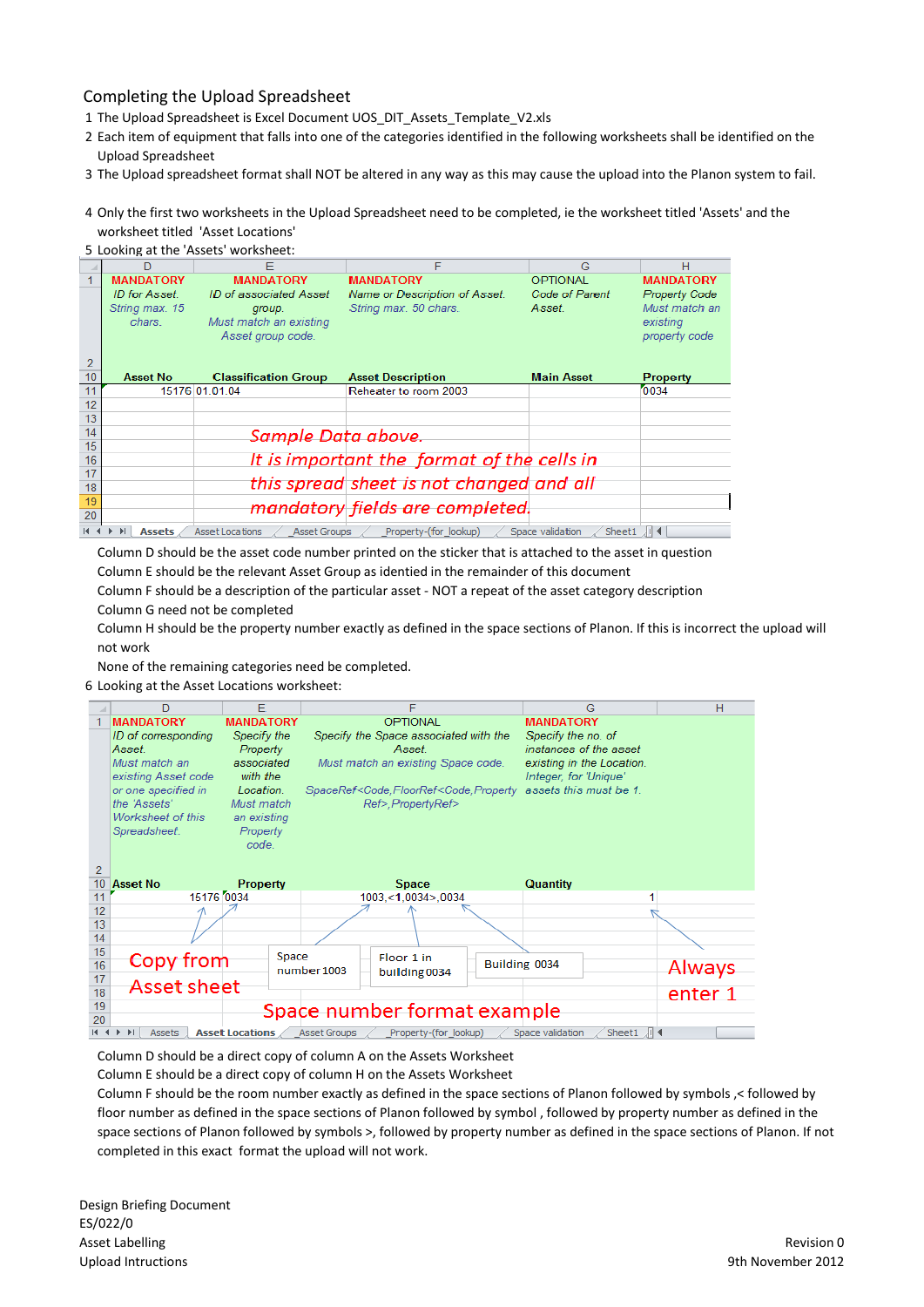| Group      |    | <b>Sub Group</b>           |    | SubSubGroup                   |                | SubSubSubGroup | Detailed Description of components that form a single asset                                                     | Preferred Tag Location and Means of Attachment NOTE: this may need to be amended to suit particular<br><b>ircumstances</b> |
|------------|----|----------------------------|----|-------------------------------|----------------|----------------|-----------------------------------------------------------------------------------------------------------------|----------------------------------------------------------------------------------------------------------------------------|
| Mechanical | 01 | Ventilation                | 01 | Air Handling Unit             |                |                | Packaged air handling units all components in supply and/or extract side as                                     | Sticker adjacent to fan isolator                                                                                           |
|            |    |                            |    |                               |                |                | applicable and within the same casing                                                                           |                                                                                                                            |
| Mechanical | 01 | Ventilation                | 01 | Ducted Extract Fan            | n <sub>2</sub> |                | Single or twin fan units centrifugal, axial or mixed flow. Includes roof extract                                | Sticker adjacent to fan isolator                                                                                           |
|            |    |                            |    |                               |                |                | an units                                                                                                        |                                                                                                                            |
| Mechanical | 01 | Ventilation                | 01 | Panel Extract Fan             |                |                | Panel Extract fan controlled directly from Trend BEMS panel (NOTE: locally                                      |                                                                                                                            |
|            |    |                            |    |                               |                |                | fed small extract fans in kitchens, toilets, equipment rooms etc. are to be                                     |                                                                                                                            |
|            |    |                            |    |                               |                |                | ecorded under 02.0                                                                                              |                                                                                                                            |
| Mechanical | 01 | Ventilation                | 01 | In duct reheat (Electric)     |                |                | Staged or thyristor controlled reheat batteries that are not located within a                                   | Sticker adjacent to terminal re-heater isolator                                                                            |
|            |    |                            |    |                               |                |                | ackaged AHU                                                                                                     |                                                                                                                            |
| Mechanical | 01 | Ventilation                | 01 | In duct reheat (LPHW)         | 05             |                | LPHW heater batteries that are not located within a packaged AHU                                                | Sticker on tag attached by chain to alpha flow adjacent to re-heater                                                       |
| Mechanical | 01 | Ventilation                | 01 | In duct motorised damper      |                |                | Motorised volume control or shut off damper that is not located with a                                          | Sticker on tag attached to chain on stem to damper actuator                                                                |
|            |    |                            |    |                               |                |                | ackaged AHU                                                                                                     |                                                                                                                            |
| Mechanical | 01 | Ventilation                | 01 | In duct balancing damper      | 07             |                | Damper used for volume control locked and marked at time of                                                     | Sticker on tag attached to chain on stem to damper                                                                         |
|            |    |                            |    |                               |                |                | ommissioning                                                                                                    |                                                                                                                            |
| Mechanical |    | 01 Ventilation             | 01 | Fire Damper                   | 08             |                | Fusible link type fire damper                                                                                   | Sticker adjacent to access door used to reset fire damper or on frame of removable grille used to reset fire               |
|            |    |                            |    |                               |                |                |                                                                                                                 | damper                                                                                                                     |
| Mechanical |    | 01 Ventilation             | 01 | Fire & Smoke Damper           | 09             |                | Motorised type fire and smoke damper                                                                            | Sticker on tag attached by chain to stem to damper actuator                                                                |
| Mechanical | 01 | Ventilation                | 01 | VAV Unit                      | 10             |                | Passive or active type of VAV unit                                                                              | Sticker on side of unit                                                                                                    |
| Mechanical |    | 01 Ventilation             | 01 | Displacement unit             | 11             |                | Packaged displacement ventilation unit                                                                          | Sticker on side of unit                                                                                                    |
| Mechanical |    | 01 Closed Hydraulic system | 02 | Pump                          | 01             |                | Electrically driven pump that is not incorporated into a packaged unit (eg                                      | Sticker on side of pump casing                                                                                             |
|            |    |                            |    |                               |                |                | ackaged pressurisation unit or combi boiler)                                                                    |                                                                                                                            |
| Mechanical |    | 01 Closed Hydraulic system | 02 | F&E Tank                      |                |                | Feed and Expansion tanks associated with closed heating or cooling systems                                      | Sticker on tag attached by chain to cold feed pipe.                                                                        |
|            |    |                            |    |                               |                |                | including double check valve, float operated or other type of fill valve, vent,                                 |                                                                                                                            |
|            |    |                            |    |                               |                |                | overflow, sealed lid, inspection hatches, strainers etc                                                         |                                                                                                                            |
|            |    |                            |    |                               |                |                |                                                                                                                 |                                                                                                                            |
| Mechanical |    | 01 Closed Hydraulic system | 02 | Packaged pressurisation unit  |                |                | Pressurisation unit incorporating break tank with double check valve, float                                     | Sticker on control panel face                                                                                              |
|            |    |                            |    |                               |                |                | operated or other type of fill valve, vent, overflow, sealed lid, strainers etc,                                |                                                                                                                            |
|            |    |                            |    |                               |                |                | charge pump, NRV, pressure vessel, pressure switches, control panel with                                        |                                                                                                                            |
|            |    |                            |    |                               |                |                | BEMS interfaces, electrical isolator etc.                                                                       |                                                                                                                            |
|            |    |                            |    |                               |                |                |                                                                                                                 |                                                                                                                            |
| Mechanical | 01 | Closed Hydraulic system    | 02 | Safety Valve                  |                |                | Spring lift type safety valve on or adjacent to boilers, chillers, plate heat                                   | Sticker on tag attached by chain to adjacent pipe.                                                                         |
|            |    |                            |    |                               |                |                | exchangers etc.                                                                                                 |                                                                                                                            |
| Mechanical |    | 01 Closed Hydraulic system | 02 | Air and dirt separator        |                |                | Combined dirt and air separator - Spirotech or similar                                                          | Sticker on tag attached by chain to adjacent pipe.                                                                         |
|            |    |                            |    |                               |                |                |                                                                                                                 |                                                                                                                            |
| Mechanical |    | 01 Closed Hydraulic system |    | Dosing pot                    | 05             |                | Manual type dosing pot including valves, funnel and drain                                                       | Sticker on tag attached by chain to inlet funnel                                                                           |
|            |    |                            |    |                               |                |                |                                                                                                                 |                                                                                                                            |
| Mechanical | 01 | Closed Hydraulic system    |    | Water treatment unit          | 06             |                | inwa or other type of automatic water treatment plant                                                           | Sticker on face of unit adjacent to control panel where applicable.                                                        |
|            |    |                            |    |                               |                |                |                                                                                                                 |                                                                                                                            |
| Mechanical |    | 01 Closed Hydraulic system | 02 | Buffer vessel/Thermal storage | $^{\circ}$     |                | Buffer vessel for controlling rapid cycling of or lopping peak demand on                                        | Sticker attached to vessel in prominent place                                                                              |
|            |    |                            |    | vessel                        |                |                | packaged boiler or chiller plant incorporating safety valves, drain valves etc                                  |                                                                                                                            |
|            |    |                            |    |                               |                |                | and as/where applicable electric immersion heaters etc.                                                         |                                                                                                                            |
|            |    |                            |    |                               |                |                |                                                                                                                 |                                                                                                                            |
| Mechanical |    | 01 Closed Hydraulic system | 02 | Calorifier                    |                |                | Non storage type heat exchanger between two closed water systems or one Sticker attached in prominent place     |                                                                                                                            |
|            |    |                            |    |                               |                |                | closed water system and one open water system with or without electric                                          |                                                                                                                            |
|            |    |                            |    |                               |                |                | mmersion heater.                                                                                                |                                                                                                                            |
| Mechanical |    | 01 Closed Hydraulic system | 02 | Plate Heat Exchanger          |                |                | Plate heat exchanger between two closed water systems or one closes water                                       | Sticker on tag attached by chain to pipe adjacent to primary control valve                                                 |
|            |    |                            |    |                               |                |                | system and one open water system                                                                                |                                                                                                                            |
| Mechanical |    | 01 Closed Hydraulic system | 02 | Pressure Vessel               | 10             |                | Stand alone pressure vessel for F&E purposes that is not incorporated into a                                    | Sticker attached in prominent place.                                                                                       |
|            |    |                            |    |                               |                |                | packaged unit (eg packaged pressurisation unit or combi boiler)                                                 |                                                                                                                            |
|            |    |                            |    |                               |                |                |                                                                                                                 |                                                                                                                            |
| Mechanical |    | 01 Closed Hydraulic system | 02 | Under floor heating manifold  | 11             |                | Manifold and, where applicable, associated pump, control valve and control Sticker attached in prominent place. |                                                                                                                            |
|            |    |                            |    |                               |                |                | <b>vstem</b>                                                                                                    |                                                                                                                            |
| Mechanical |    | 01 Closed Hydraulic system | 02 | Packaged Chiller              | 12             |                | Packaged water chiller including as/where applicable incorporated shunt                                         | Sticker attached to control panel face                                                                                     |
|            |    |                            |    |                               |                |                | oump, pressure vessel, controls system                                                                          |                                                                                                                            |
| Mechanical |    | 01 Closed Hydraulic system | 02 | Dry air cooler                | 13             |                | Dry air cooler including heat exchanger, fans, controls system as/where                                         | Sticker attached in prominent place.                                                                                       |
|            |    |                            |    |                               |                |                | applicable                                                                                                      |                                                                                                                            |
| Mechanical |    | 01 Closed Hydraulic system | 02 | Adiabatic air cooler          | 14             |                | Adiabatic air cooler including heat exchanger, fans, water spray system,                                        | Sticker attached in prominent place.                                                                                       |
|            |    |                            |    |                               |                |                | controls system as/where applicable.                                                                            |                                                                                                                            |
| Mechanical |    | 01 Closed Hydraulic system | 02 | Wet cooling tower             | 15             |                | Wet cooling tower complete system including as/where applicable                                                 | Sticker attached to control panel face                                                                                     |
|            |    |                            |    |                               |                |                | ncorporated pumps, fans, water treatment etc.                                                                   |                                                                                                                            |
| Mechanical |    | 01 Closed Hydraulic system | 02 | <b>LPHW Boiler</b>            | 16             |                | Packaged LPHW boiler condensing, high efficiency etc including flue system                                      | Sticker attached to control panel face                                                                                     |
|            |    |                            |    |                               |                |                | and as/where applicable incorporated shunt pump, pressure vessel, controls                                      |                                                                                                                            |
|            |    |                            |    |                               |                |                | system                                                                                                          |                                                                                                                            |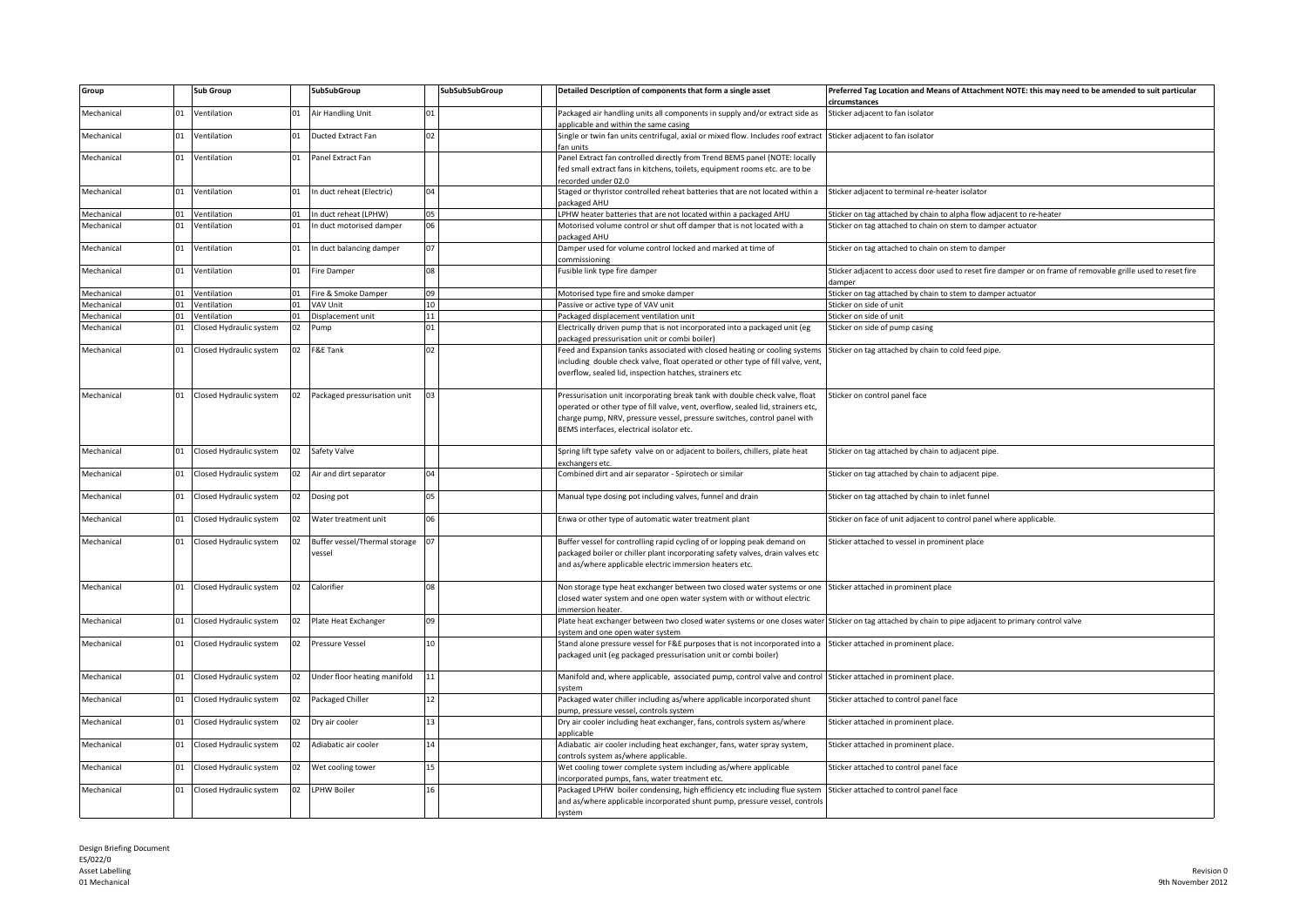| Group      |    | <b>Sub Group</b>        |    | SubSubGroup                  | SubSubSubGroup | Detailed Description of components that form a single asset                                                                                                                                                                                            | Preferred Tag Location and Means of Attachment NOTE: this may need to be amended to suit particular<br>circumstances |
|------------|----|-------------------------|----|------------------------------|----------------|--------------------------------------------------------------------------------------------------------------------------------------------------------------------------------------------------------------------------------------------------------|----------------------------------------------------------------------------------------------------------------------|
| Mechanical |    | Closed Hydraulic system |    | <b>CHP</b> Generator         |                | Packaged unit including engine, alternator, packaged controls, modem or<br>other means of control monitoring and as/where applicable acoustic<br>enclosure and attenuators, anti-vibration control measures, gas booster,<br>plate heat exchanger etc. | Sticker attached to control panel face                                                                               |
| Mechanical |    | Compressed Air          | 03 | Air compressor               |                | Packaged plant including compressor, control panel, filtration and as/where Sticker attached to control panel face<br>applicable safety valves, receivers etc.                                                                                         |                                                                                                                      |
| Mechanical | 01 | <b>Compressed Air</b>   | 03 | Safety valves                |                | Safety valves INCLUDING those that are a component of a packaged unit.                                                                                                                                                                                 | Sticker on tag attached by chain to pipe                                                                             |
| Mechanical |    | <b>Compressed Air</b>   | 03 | Receiver                     |                | Receivers not part of the packaged compressor including drain valves safety Sticker attached in prominent place.<br>valves etc.                                                                                                                        |                                                                                                                      |
| Mechanical |    | <b>Compressed Air</b>   | 03 | Dryer                        |                | Packaged unit including dehumidifier and controls sytem                                                                                                                                                                                                | Sticker attached in prominent place.                                                                                 |
| Mechanical |    | <b>Compressed Air</b>   | 03 | Pressure/flow controller     |                | Pressure reduction and flow control valve with direct acting controls                                                                                                                                                                                  | Sticker attached in prominent place.                                                                                 |
| Mechanical |    | Compressed Air          | 03 | Filter                       |                | In line filter unit                                                                                                                                                                                                                                    | Sticker attached in prominent place.                                                                                 |
| Mechanical |    | Compressed Air          | 03 | Filter/regulator/lubricator  |                | In line flow regulator with oil lubrication and reservoir for use with<br>equipment requiring oil lubrication.                                                                                                                                         | Sticker on tag attached by chain to adjacent compressed air pipe.                                                    |
| Mechanical |    | Direct Gas Fired Plant  | 04 | Radiant Panel - Indirect Gas |                | Packaged indirect gas fired radiant panel including fan, connection to flue,<br>gas valve, controls etc.                                                                                                                                               | Sticker on tag attached by chain to gas supply at main isolation valve.                                              |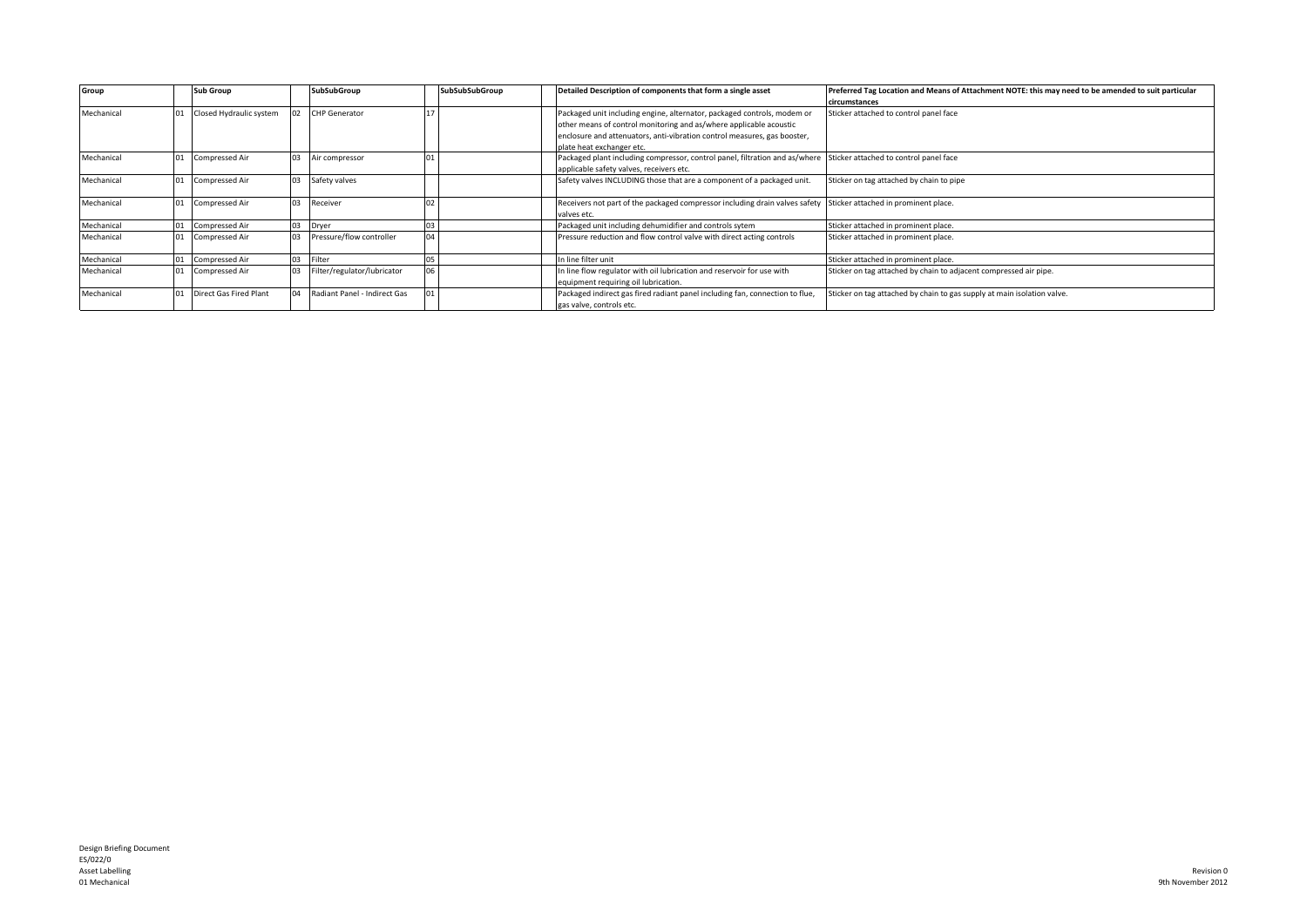| Group      |    | Sub Group                  |    | <b>SubSubGroup</b>             |    | <b>SUBSUBSUBGroup</b> | Detailed Description of components that form a single asset                                                                                                                                                                                                                               | <b>Preferred Tag Location and Means of Attachement</b>                                                               |
|------------|----|----------------------------|----|--------------------------------|----|-----------------------|-------------------------------------------------------------------------------------------------------------------------------------------------------------------------------------------------------------------------------------------------------------------------------------------|----------------------------------------------------------------------------------------------------------------------|
|            |    |                            |    |                                |    |                       |                                                                                                                                                                                                                                                                                           | NOTE: this may need to be amended to suit                                                                            |
|            |    |                            |    |                                |    |                       |                                                                                                                                                                                                                                                                                           | particular circumstances                                                                                             |
| Electrical | 02 | <b>Hand Drier</b>          | 01 |                                |    |                       | Electric hand drier in washrooms                                                                                                                                                                                                                                                          | On face of hand drier                                                                                                |
| Electrical | 02 | <b>CCTV Control</b>        | 05 | Camera                         | 01 |                       |                                                                                                                                                                                                                                                                                           | On side of camera                                                                                                    |
| Electrical | 02 | <b>CCTV Control</b>        | 05 | Recorder                       | 02 |                       |                                                                                                                                                                                                                                                                                           | On top of recorder                                                                                                   |
| Electrical | 02 | <b>Emergency light</b>     | 06 | Emergency light inverter       |    |                       | Packaged inverter associated with emergency lighting                                                                                                                                                                                                                                      | On or imediately visible when looking at control                                                                     |
| Electrical | 02 | <b>Emergency light</b>     | 06 | Network Unit                   |    |                       | Eg P4 controller                                                                                                                                                                                                                                                                          | panel of inverter<br>On side of box                                                                                  |
| Electrical | 02 | <b>Ventilation Systems</b> |    |                                |    |                       |                                                                                                                                                                                                                                                                                           |                                                                                                                      |
| Electrical | 02 | <b>Ventilation Systems</b> | 07 | <b>Extract Fan</b>             | 01 |                       | Locally switched and/or controlled extract fan either not ducted or, if in<br>duct, of less than 70W motor rating (NOTE: larger ducted extract fans and<br>fans controlled directly from the Trend BEMS are to be recorded under<br>category 01.01.02)                                    | In visible location on casing of extract fan                                                                         |
| Electrical | 02 | <b>Ventilation Systems</b> | 07 | Heat Recovery Ventilation Unit | 02 |                       | Packaged heat recovery unit including supply and extract fans, supply and<br>extract filters, supply/extract air heat exchanger and packaged controls. This<br>does not include plant fully controlled by the Trend nor does it include air<br>handling units with LPHW and/or ChW coils. | In visible location on front or side of unit                                                                         |
| Electrical | 02 | Lighting                   | 08 | Scene Controller               | 01 |                       | Eg Helvar/Questron                                                                                                                                                                                                                                                                        | On or immiediately visible when looking at<br>controller.                                                            |
| Electrical | 02 | Tea boilers                | 11 |                                |    |                       | Hydroboil' type plumbed in type of instantaneous water heaters for tea and<br>coffee making in local kitchenettes and similar                                                                                                                                                             | On faceof tea boiler                                                                                                 |
| Electrical | 02 | Fire curtain               | 13 |                                |    |                       | Motorised fire or smoke curtains or smoke ventilators                                                                                                                                                                                                                                     | In visible location on motor enclosure.                                                                              |
| Electrical | 02 | <b>Emergency Generator</b> | 14 |                                |    |                       | Standby emergency generators                                                                                                                                                                                                                                                              | On control panel fo generator                                                                                        |
| Electrical | 02 | <b>Electric Heater</b>     | 15 |                                |    |                       | Local oil filled, fan or natural electric convector type of heater NOT one an<br>electic heater associated with ducted mechancal system which should be<br>logged under category 01.01.04                                                                                                 | On side of unit close to power supply                                                                                |
| Electrical | 02 | Power                      | 17 | LV Switchboards                | 01 |                       |                                                                                                                                                                                                                                                                                           | On outside of main door to switchboard                                                                               |
| Electrical | 02 | Power                      | 17 | LV Distribution Board          | 02 |                       |                                                                                                                                                                                                                                                                                           | On outside fo main door to distribution board                                                                        |
| Electrical | 02 | Power                      | 17 | <b>UPS</b>                     | 03 |                       |                                                                                                                                                                                                                                                                                           | On face of unit                                                                                                      |
|            | 02 | Power                      | 17 | Power Factor Correction Unit   | 04 |                       |                                                                                                                                                                                                                                                                                           | On face of unit                                                                                                      |
| Electrical | 02 | Alarm                      | 18 | Fire Alarm Panel               | 01 |                       | One on each main Fire alarm panels and one on each repeater panel                                                                                                                                                                                                                         | On face of fire alarm panel in visible location not<br>obscuring any other relevant information about FAP            |
| Electrical | 02 | Alarm                      | 18 | <b>Security Alarms</b>         | 02 |                       | One on each security alarm panel                                                                                                                                                                                                                                                          | On face of alarm panel in visible location not<br>obscuring any other relevant information about<br>panel            |
| Electrical | 02 | <b>Automatic Door</b>      | 19 | Controllers                    | 01 |                       |                                                                                                                                                                                                                                                                                           | On casing of controller.                                                                                             |
| Electrical | 02 | <b>Access Control</b>      | 20 | Doors with Access Control      | 01 |                       | If not covered under doors generally.                                                                                                                                                                                                                                                     | On side of one of the access control units only (on<br>external doors this should be the one inside the<br>building) |
| Electrical | 02 | <b>Evacuation Lift</b>     | 21 | Changeover Unit                | 01 |                       | Automatic changeover unit for secondary power supply in event of primary<br>power failure (where applicable)                                                                                                                                                                              | On face of casing to changeover unit.                                                                                |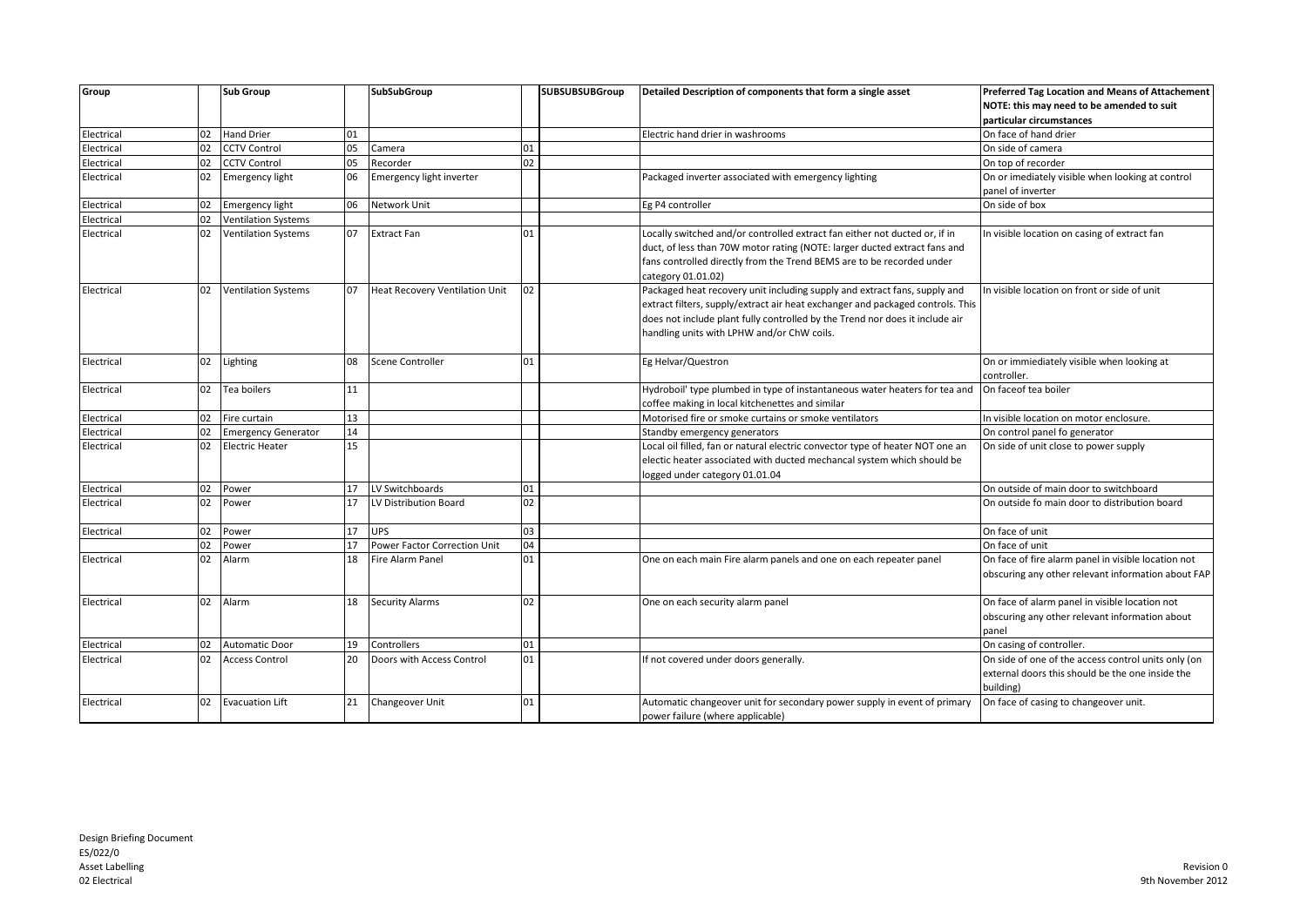| Group                   |                | <b>Sub Group</b>                                   |    | SubSubGroup | Detailed Description of components that form a single asset                                                                                                                | Preferred Tag Location and Means of Attachment NOTE: this may need to be amended to suit particular<br>circumstances |
|-------------------------|----------------|----------------------------------------------------|----|-------------|----------------------------------------------------------------------------------------------------------------------------------------------------------------------------|----------------------------------------------------------------------------------------------------------------------|
| <b>Plumbing Systems</b> | 0 <sub>3</sub> | <b>DHWS Direct Fired Water</b><br>Heater           | 01 |             | Packaged direct fired water heater                                                                                                                                         | Sticker On face of water heater                                                                                      |
| Plumbing Systems        |                | Cold water storage tank                            | 02 |             | One piece or sectional cold water storage tank including float operated or<br>other type of fill valve, vent, overflow, warning pipe, inspection hatches,<br>strainers etc | Sticker on tag attached by chain to fill pipe adjacent to tank connection.                                           |
| <b>Plumbing Systems</b> | 03             | Electric water heater                              | 03 |             | Packaged electric water heater, instantaneous or semi instantaneous                                                                                                        | Sticker on case of water heater                                                                                      |
| <b>Plumbing Systems</b> |                | Domestic Hot Water Buffer 04<br>Vessel of Cylinder |    |             | Buffer vessel for storage of domestic hot water without indirect coil but with Sticker on tag attached by chain to cold feed pipe.<br>or without electric immersion heater |                                                                                                                      |
| <b>Plumbing Systems</b> | 03             | Temperature regulating<br>valve                    | 05 |             | Temperature regulating mixing valve serving single or range of WHBs or<br>showers (not single showers)                                                                     | Sticker on tag attached by chain to pipe connecting to mixer valve                                                   |
| <b>Plumbing Systems</b> | 03             | Urinal flush control valve                         | 06 |             | Flush control valve including PIR sensor, solenoid valve, battery or mains<br>power supply as applicable.                                                                  | Sticker on tag attached by chain to pipe connecting to solenoid valve                                                |
| <b>Plumbing Systems</b> | 03             | RPZ valve                                          | 07 |             | Reduced Pressure Zone valves to prevent backflow contamination                                                                                                             | Sticker on tag attached by chain to pipe connecting to RPZ valve                                                     |
| Plumbing Systems        | 03             | Water softener (salt)                              | 08 |             | Water softener including mineral tank, brine tank and control valve                                                                                                        | Sticker on water softener control valve                                                                              |
| <b>Plumbing Systems</b> | 03             | Water softener (Magnetic) 09                       |    |             | Static or electro magnetic treatment device                                                                                                                                | Sticker on tag attached by chain to pipe connecting to water softener                                                |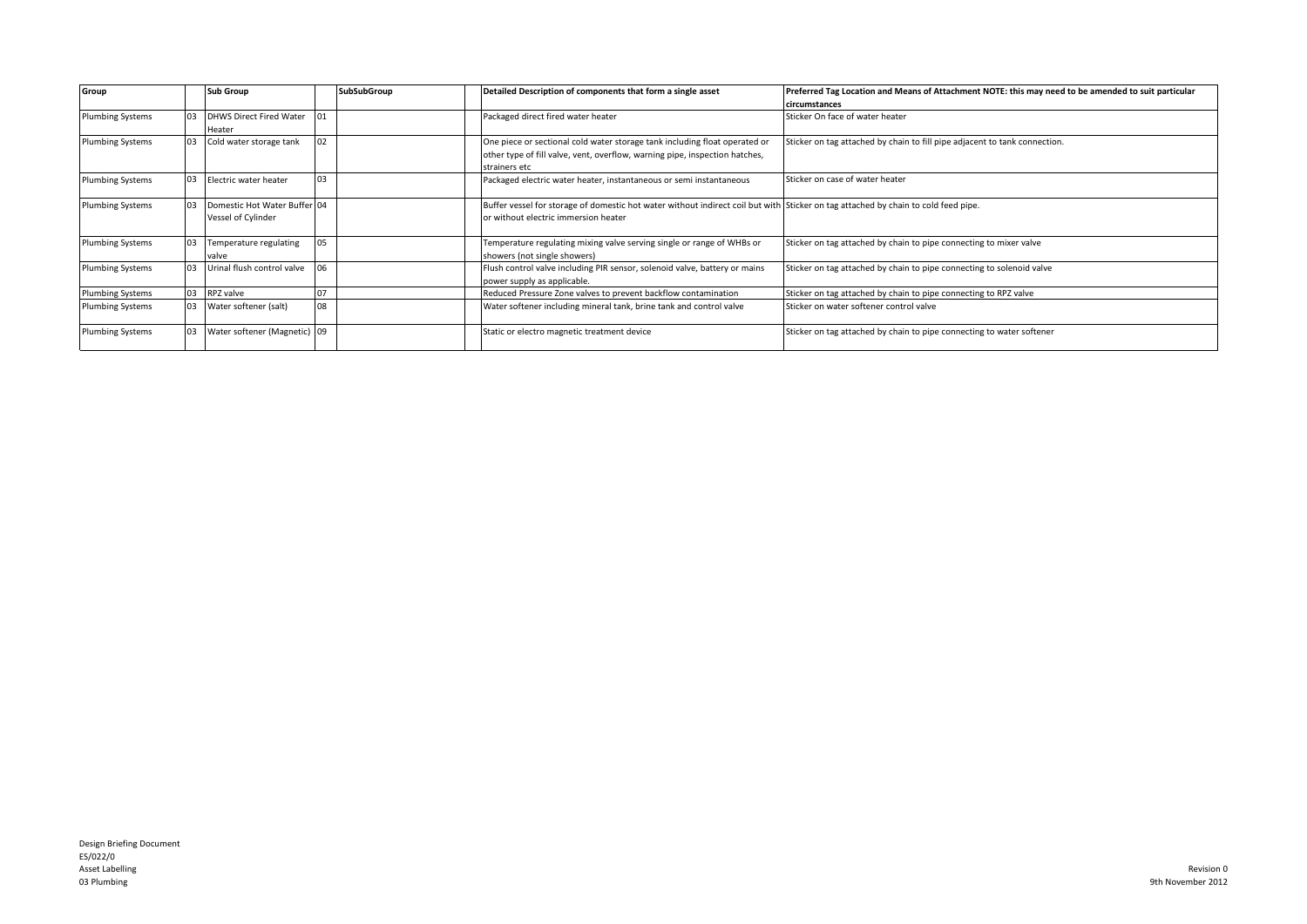| Group            | <b>Sub Group</b> | SubSubGroup | Detailed Description of components that form a single asset                 | Preferred Tag Location and Means of Attachement NOTE: this may need to be amended to suit particular |
|------------------|------------------|-------------|-----------------------------------------------------------------------------|------------------------------------------------------------------------------------------------------|
|                  |                  |             |                                                                             | circumstances                                                                                        |
| Air conditioning | DX unit          |             | Individual DX cooling only or heat pumps Unitary or Split systems. Complete | On external unit adjacent to main power supply.                                                      |
|                  |                  |             | system including indoor unit, outdoor unit, condensate pump and             |                                                                                                      |
|                  |                  |             | interconnecting pipework, condensate drainage and controller as applicable. |                                                                                                      |
|                  |                  |             |                                                                             |                                                                                                      |
| Air conditioning | Multi split      |             | Multi split air conditioning systems including two pipe and three pipe VRF  | On external unit adjacent to main power supply.                                                      |
|                  |                  |             | units and heat pumps. Complete system with all components including         |                                                                                                      |
|                  |                  |             | indoor units, outdoor unit, condensate pumps, interconnecting pipework,     |                                                                                                      |
|                  |                  |             | condensate drainage and controllers.                                        |                                                                                                      |
|                  |                  |             |                                                                             |                                                                                                      |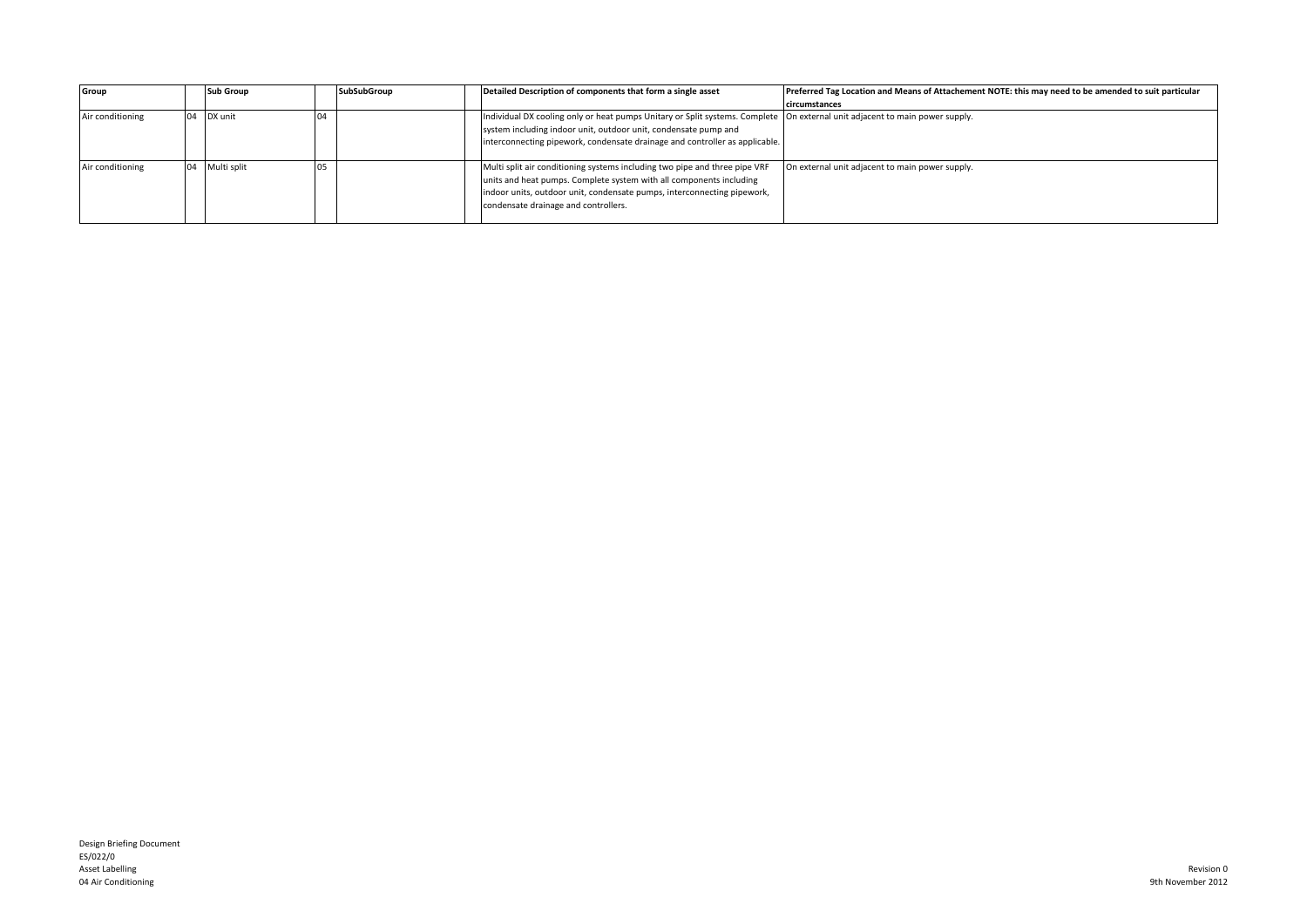| Group    |    | <b>Sub Group</b>               |    | SubSubGroup | Detailed Description of components that form a single asset                                                                                                                                                                                                                                                                                                                                                                    | Preferred Tag Location and Means of Attachment NOTE: this may need to be amended to suit particular<br>circumstances |
|----------|----|--------------------------------|----|-------------|--------------------------------------------------------------------------------------------------------------------------------------------------------------------------------------------------------------------------------------------------------------------------------------------------------------------------------------------------------------------------------------------------------------------------------|----------------------------------------------------------------------------------------------------------------------|
| Controls | 06 | <b>Control Panels</b>          | 01 |             | HVAC Control panels with a Power Section containing mains voltage single<br>and three phase circuit protection starters overload protection etc.                                                                                                                                                                                                                                                                               | Sticker on face of control panel                                                                                     |
| Controls |    | Outstations                    | 02 |             | BEMS outstations (generally Trend) either in Controls section of a Control<br>Panel as described above, within a Controls enclosure or stand alone.<br>Connected to current loop BEMS network or (on newer systems) connected<br>into ISolutions TCP/IP RJ11 computer network point with static IP address.<br>including DI and AI from all sensors, stats, physical knobs and switches,<br>actuators and signals to starters. | Sticker on face of outstation                                                                                        |
| Controls |    | Gas leak Detection Systems 03  |    |             | Gas leak detection panels either in Controls section of a Control Panel as<br>described above, within a separate enclosure or stand along complete with<br>all associated detectors, knockoff buttons, gas valve and interfaces with any<br>remote alarm system or BEMS.                                                                                                                                                       | Sticker on face of panel                                                                                             |
| Controls |    | Variable Speed Drives          | 04 |             | Variable speed drive (inverter or speed controller)                                                                                                                                                                                                                                                                                                                                                                            | Sticker on face of unit                                                                                              |
| Controls | 06 | Window, vent, blind<br>systems | 05 |             | Control panels dedicated to automatic opening of smoke or temperature<br>control natural ventilation systems including all associated actuators,<br>sensors and interface with FAP and/or BEMS.                                                                                                                                                                                                                                | Sticker on face of control panel                                                                                     |